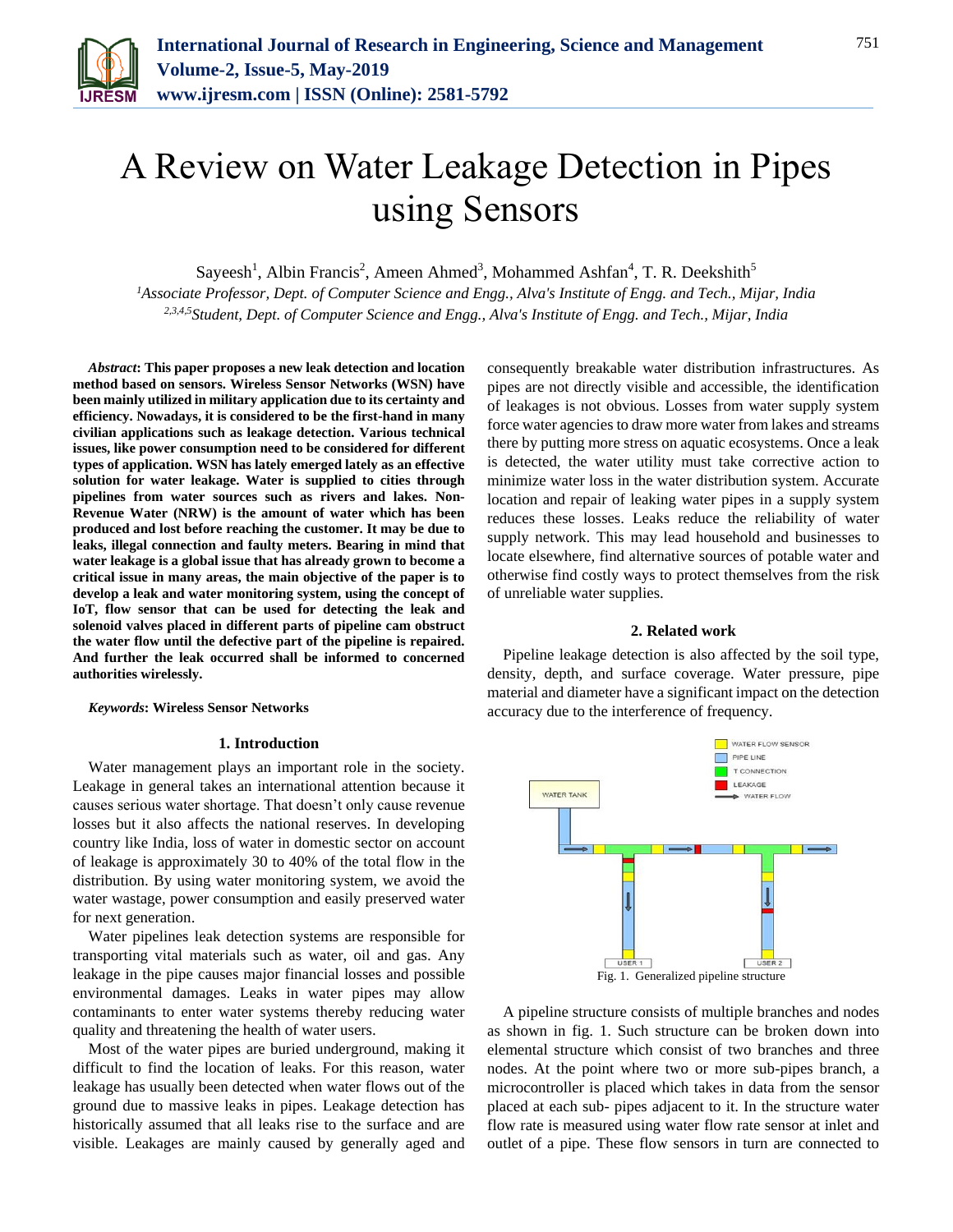

microcontroller unit. The sensor does not obstruct the water flow but just collects the data of flow rate. Solenoid valve is an electromechanical device which is used to regulate the flow of liquid. The solenoid coil operates the valve as if it is being operated by the human being. When flow of certain quantity of liquid is required it opens the valve to required extent and when the flow is not required it shuts the valve entirely. The solenoid valve will be connected to microcontroller by interfacing with the relay module. The microcontroller units communicate with each other wirelessly. When a leak exists in a pipe, there would be a considerable difference in flow rates measured by two controllers. This can be used to detect leaks.

There are four basic activities for leakage reduction and they pressure management, active leak control, speed and quality repairs and maintenance & renewal of the pipeline. Old detection methods depend on the periodical inspection conducted by the maintenance team which has many disadvantages such as:

- 1. Requires intensive human.
- 2. Does not provide real-time monitoring of the pipelines.
- 3. Cause much larger economic loss.
- 4. Cause environmental pollution.

Underground wired network for communication suffers from damages and it is very costly. Wireless networks, on the other hand, are much more robust and efficient. It also provides flexibility and simple system deployment, but underground wireless communications have yet to be developed and realized. However, wired base communication can be used for information transmission for long distance for reaching remote administration nodes.

The Microcontroller constantly monitors the flow rate when the system is in On State. The Leak detection algorithm works in such a way that, whenever the Flow rate difference between two consecutive sensors is greater than a calibrated threshold value, a leakage is detected by the microcontroller as shown in figure. The Flow rate difference is also logged into the Cloud through Wi-Fi module. Whenever a Leakage is detected an alert or notification is triggered and message is sent to the concerned authorities.





### **3. Literature survey**

Deepiga and Sivasankari [1] have designed the water

monitoring systems such as tank water level sensing monitoring, water pollution monitoring and water pipeline leakage sensing monitoring. The microcontroller based water level monitoring is used to indicate the level of water in the tank to agent. Leak detection in water pipelines, the pressure is calculated using force sensitive resistors (FSR) generated from a leak. It will be indicated by an increase in the LED meter and a rushing sound of water in the pipe which can be heard in the headset.

Adsul and Kumar [2] have proposed a wireless leakage detection system using various sensors and microcontroller which makes system portable and non-destructive techniques (NDT). In the system, the parameters like humidity, temperature, pressure, sound detection and gas detection around leakage areas are detected using sensors and arduino microcontroller.

Jayalakshmi and Gomathi [3] have proposed the design and implementation of a water leakage monitoring and detection system to monitor and detect leak with help of wireless sensor. The objective of an enhanced system is to detect possible underground water leakage for residential water pipes that are monitored from a personal computer.

Daadoo and Daraghmi [4] have focused on an application of wireless sensor networks for leakage detection in underground water pipes to overcome the problem of water dispersion. To address the problem and simplify the leakage identification process, the authors have designed a wireless network system making use of mobile wireless sensors.

Myles [5] has explained the background theory and practical application of a fibre optic based technology that uses Brillouin acoustic scattering to detect subtle changes in temperature in the cable. The paper will outline the background physics of the method, and provide results from a case study for leak detection of a brine pipeline.

Sithole et al., [6] have presented a practical low cost Smart Water Meter device (SWMD) which is capable of determining possible leakages. Flow Meter sensors have been deployed to measure the quantity of water consumed by a consumer.

Medina et al., [7] have introduced a technique based on signal analysis for leak detection in water supply systems. The paper presents the feature extraction from pressure signals and their application to the identification of changes related to the onset of a leak. Example, signals were acquired from an experimental laboratory circuit, and features were extracted from temporal domain and from transformed signals.

Martini et al., [8] have presented the control of water leaks in water distribution networks represents a critical issue for all utilities involved in drinking water supply. The work deals with the detection of water leaks by using vibration monitoring technique. The objective of the paper is to develop a system for automatic early detection of burst leaks in service pipes.

Choi et al., [9] have proposed new leak detection and location method based on vibration sensors and generalised cross correlation techniques. The paper explains the theoretical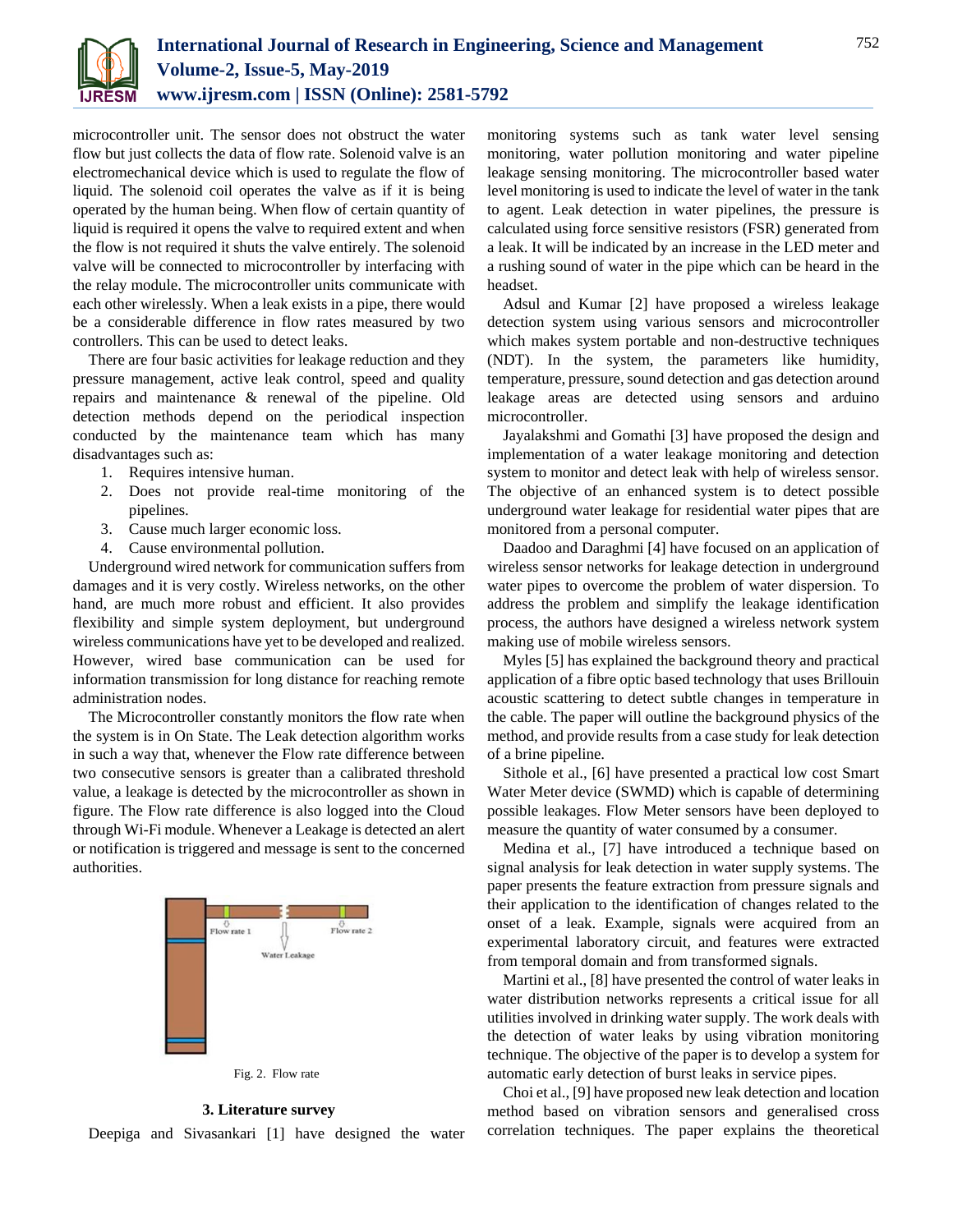

variance of the time difference estimation error through summation in the discrete frequency domain and find the optimal regularization factor that minimizes the theoretical variance in practical water pipe channels.

Kei [10] describes about the service that install sensors at arbitrary intervals on water pipes in order to capture vibration caused by water leak, sends the acquired data to the cloud computer via wireless network or public switched telephone networks and identifies the leak location with high precision based on the results of data analysis.

Oliver and Scott [11] have proposed a sensor network design method that generates human-readable rules for leak detection. Additionally, for a given network and range of operating scenarios, it discovers the best locations for flow sensors. The method is demonstrated to make acceptably accurate predictions under real-world conditions of uncertain measurements.

Nakhkash and Mohammad [12] have discussed the feasibility of applying Ground Penetrating Radar (GPR) to the detection of leaks in buried water pipes by aid of electromagnetic simulations. The Finite Difference Time Domain (FDTD) model of a GPR system and ground configurations are described. The paper reports the response signatures and features, arising from soil-water mixture, in the GPR data. These results assist in identifying water leaks and confirm usability of GPR for water leak detection.

Siong and Chen [13] have developed an automatic water pipeline leak detection device to continuously monitor the water pipelines to reduce man power involvement. The device not only reduces human resource but also the time used to process collected information. The device allows leak detection staff to remotely listen to leak sounds of any pipelines by focusing their attention on the suspicious area. The leak detection staffs can easily distinguish the real leakage from the false alarm by the system design. If leakage occurred, leak detection staffs will be able to determine the severity of the leak and its precise location.

Araujo et al [14] have described the model to support decision systems regarding the quantification, location and opening adjustment of control valves in a network system, with the main objective to minimize pressures and consequently leakage levels is developed. The research work aims at a solution that allows simultaneously optimizing the number of valves and its location, as well as valves opening adjustments for simulation in an extended period, dependently of the system characteristics. Environmental Protection Agency Network (EPANET) model is used for hydraulic network analysis and two operational models are developed based on the genetic algorithm optimization method for pressure control, and consequently leakage reduction, since a leak is a pressure dependent function. In these two modules, the method has guaranteed an adequate technique performance, which demands a global evaluation of the system for different scenarios.

Lin et al [15] have developed a wireless sensor networks

which mainly addressed military applications. However, in recent years, many civilian applications, such as managing inventory, monitoring product quality and monitoring disaster zones have emerged. Various technical issues, such as power consumption, radio propagation models, routing protocols, sensors etc. need to be considered for different applications. The paper proposes a particular application for wireless sensor networks, specifically a water distribution network monitoring system. It also proposes a possible communication model for the water distribution monitoring network, and describe channel measurement approach for the determination of an appropriate path-loss model. The accuracy of the proposed measurement approach has been confirmed using the flat earth two-ray model.

Haqshenas [16] has proposed the method of dealing with acoustical monitoring of leaks in buried water distribution pipes. The basic principle is the fact that water spouting out of a leak in a pressurized pipe generates acoustic noise, and this noise contains information as to whether a leak exists and hopefully of where it is located. Acoustic methods for finding leaks are mainly based upon correlation analysis, where one sensing device is installed at each side of a leak. The two received acoustic signals are correlated and the arrival time difference represents a measure of the leak position. Theoretically, it can provide very high precision for metallic pipes. The main drawback is lack of generality. The correlation techniques nearly always fail to yield a precise prediction when applied on plastic pipes. The study consists of applying and evaluating pulse-echo method for pinpointing leaks. The technique has been used in diagnosis of power lines for many years. The main concept is to send out a known burst and analyse the received signal to detect tracks of leakage. One expects to observe Doppler shift in modulated signal wave due to dynamic disturbances in water pipe in vicinity of leaking point caused by escaping water. The report starts with the introduction section to outline an overview of leak detection problem. It continues with the theory section that explains a model for prediction of sound field as a result of reflection of reference acoustic wave from a moving reflector. The experimental part involves applying the technique in urban water pipeline system and measurements results. Subsequently signal processing section covers analysis of data and final results.

# **4. Conclusion**

Water leakage is a very hassling worldwide matter that needs to be dealt with immediately. Otherwise it will cause huge economic and raw materials losses. In this paper, we introduced four WSN technologies for detecting leaks. Furthermore, the proposed method can contribute to developing an automatic leakage management solution that collects leakage data, alarms about the risk of leaks, and informs about the specific leak locations. It is crystal clear from this survey that the current leakage detection methods have different accuracies, cost of